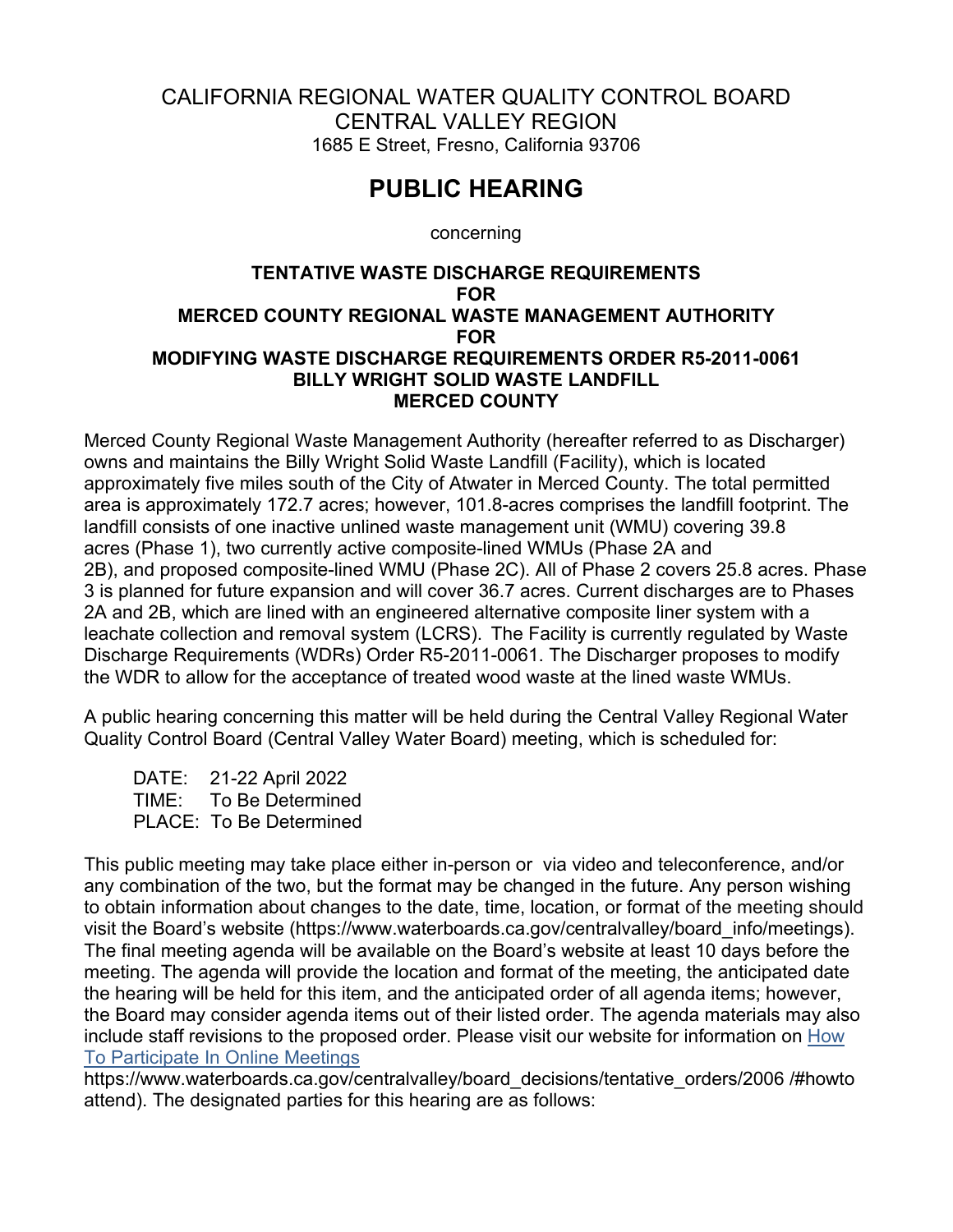• Merced County Regional Waste Management Authority

Designated parties, but not interested persons, will have these rights: to call and examine witnesses; to cross-examine opposing witnesses; to impeach any witness; and to rebut the evidence against him or her. Central Valley Water Board staff will prepare the administrative record, and may present evidence, make an oral presentation and cross-examine opposing witnesses.

**Interested persons may** not cross examine witnesses and will not be subject to cross examination. Interested persons may submit evidence (e.g., photographs, eye-witness testimony, monitoring data) if the evidence is submitted in accordance with the deadlines for submitting evidence described below. Interested persons who present evidence may be subject to cross-examination. Interested persons may request status as a designated party for purposes of this hearing by submitting such request in writing to the Central Valley Water Board by 5:00 p.m. on **17 March 2022**. The request must explain the basis for status as a designated party and in particular how the person is affected by the discharge. The tentative Waste Discharge Requirements were issued on **15 February 2022**. Persons wishing to comment on this item must submit testimony, evidence, if any, and/or comments in writing to the Central Valley Water Board no later than by 5:00 p.m. on **17 March 2022**. Written materials submitted after 5:00 p.m. on the above date will not be accepted and will not be incorporated into the administrative record absent a ruling by the Central Valley Water Board Chair. A party requesting to submit late materials must demonstrate good cause for the late submission, and the Central Valley Water Board Chair must find that the late submission would not prejudice the Central Valley Water Board or any designated party.

All designated parties and interested persons may speak at the Central Valley Water Board meeting and are expected to orally summarize their written submittals. Oral testimony and cross examination will be limited in time by the Central Valley Water Board Chair. Both designated parties and interested persons may be asked to respond to clarifying questions from Central Valley Water Board members, counsel staff or others, at the discretion of the Central Valley Water Board.

For a copy of the tentative waste discharge requirements and its related documents or if anyone has any questions regarding the tentative waste discharge requirements, please contact Elizabeth Welch at (559) 445-6127 or by email at [Elizabeth.Welch@waterboards.ca.gov](mailto:Elizabeth.Welch@waterboards.ca.gov). Copies of these documents can also be obtained by contacting or visiting the office of the Central Valley Water Board at 1685 E Street, Fresno, weekdays between 8:00 a.m. and 5:00 p.m. by appointment.

The final meeting agenda will be available on the [Central Valley Water Boards Agenda](http://www.waterboards.ca.gov/board_info/agendas/)  [Calendar web page](http://www.waterboards.ca.gov/board_info/agendas/) (http://www.waterboards.ca.gov/board\_info/agendas/), at least ten days before the meeting.

The agenda will provide the dates the Central Valley Water Board meeting will be held, indicate the anticipated order of agenda items, and may include staff revisions to the proposed order(s).